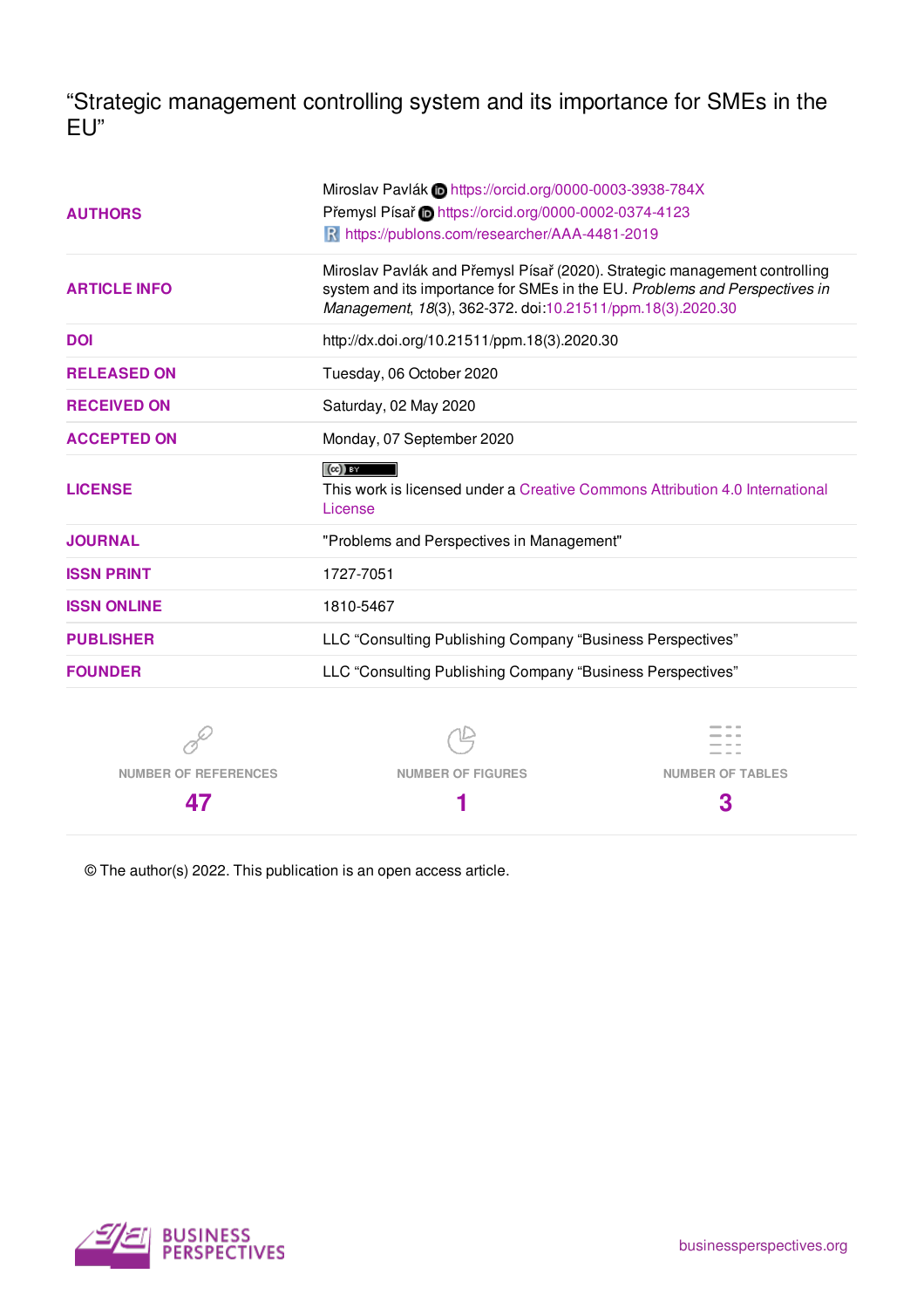

#### **BUSINESS PERSPECTIVES**

www.businessperspectives.org LLC "СPС "Business Perspectives" Hryhorii Skovoroda lane, 10, Sumy, 40022, Ukraine

**Received on:** 2nd of May, 2020 **Accepted on:** 7th of September, 2020 **Published on:** 6th of October, 2020

© Miroslav Pavlak, Premysl Pisar, 2020

Miroslav Pavlak, Ing., Ph.D., Department of Business Economics and Management, Faculty of Economics, University of West Bohemia in Pilsen, Czech Republic. (Corresponding author)

Premysl Pisar, Ph.D., Ing., MBA Lecturer, Researcher, Faculty of Economic Studies, Department of Economics and Management, University of Finance and Administration, Czech Republic.



This is an Open Access article, distributed under the terms of the Creative Commons Attribution 4.0 International license, which permits unrestricted re-use, distribution, and reproduction in any medium, provided the original work is properly cited.

**Conflict of interest statement:**  Author(s) reported no conflict of interest **Miroslav Pavlak** (Czech Republic), **Premysl Pisar** (Czech Republic)

# Strategic management controlling system and its importance FOR SMEs IN THE EU

#### **Abstract**

The current hyper-competitive environment offers many great opportunities for small and medium-sized businesses (SMEs), but on the other hand, this business environment is also hazardous. SMEs are a significant economic power and employer in the European Union. Their competitiveness and long-term stability are a crucial factor for European cohesion and economic growth. The research aim is to design a strategic management controlling system that should be implemented to SMEs and be useful for their long-term future development. The study was conducted in 2017–2020 based on data from 403 SMEs. The PAPI method was used to collect data. The implications between defined variables controlling, ROA, turnover, financial analysis, and strategic management were explained, and the results obtained from an in-depth analysis were indicated. The research was concluded by a model of strategic management controlling system tested by experimental in-practice implementation on SMEs and verified. The model and the research findings are suitable for business practice and should support the long-term stability and development of SMEs.

**Keywords performance**, competitiveness, stability, ROA, turnover, model, correlation, business

**JEL Classification** M10, M21, M30, M40

# **INTRODUCTION**

Today's contemporary business environment is very volatile. Many factors influence a company's business activities. It is presumed that not all companies (especially SMEs) are ready to analyze their business environment (for many reasons – financial, personnel, organizational). The lack of detailed and correct information leads to bad managerial decisions and causes the decline of many companies. A strategic management controlling system could be one of the essential tools for helping managers to identify business strengths, weaknesses, threats and opportunities.

The current hyper-competitive environment, the emerging technology of Industry 4.0, innovation, the intense competition of large and multinational enterprises and the interconnectedness of these entities and areas have a significant impact on the SME sector (Písař & Tomášková, 2019). Similar conclusions are drawn by Moef, Pellerin, Lamouri, Tamayo-Giraldo, and Barbaray (2017), who point to the long-term technology usage and its importance for SMEs. European SMEs are fundamental forces that create the backbone of the EU economy. They also develop socio-cultural society in regions. Their position in the economy and society is irreplaceable. SME is one of the most prestigious groups of employers and innovators in the EU. SMEs employed 93 million people, accounting for 67% of total employment in the EU-28 non-financial business sector and generating 57% of value-added in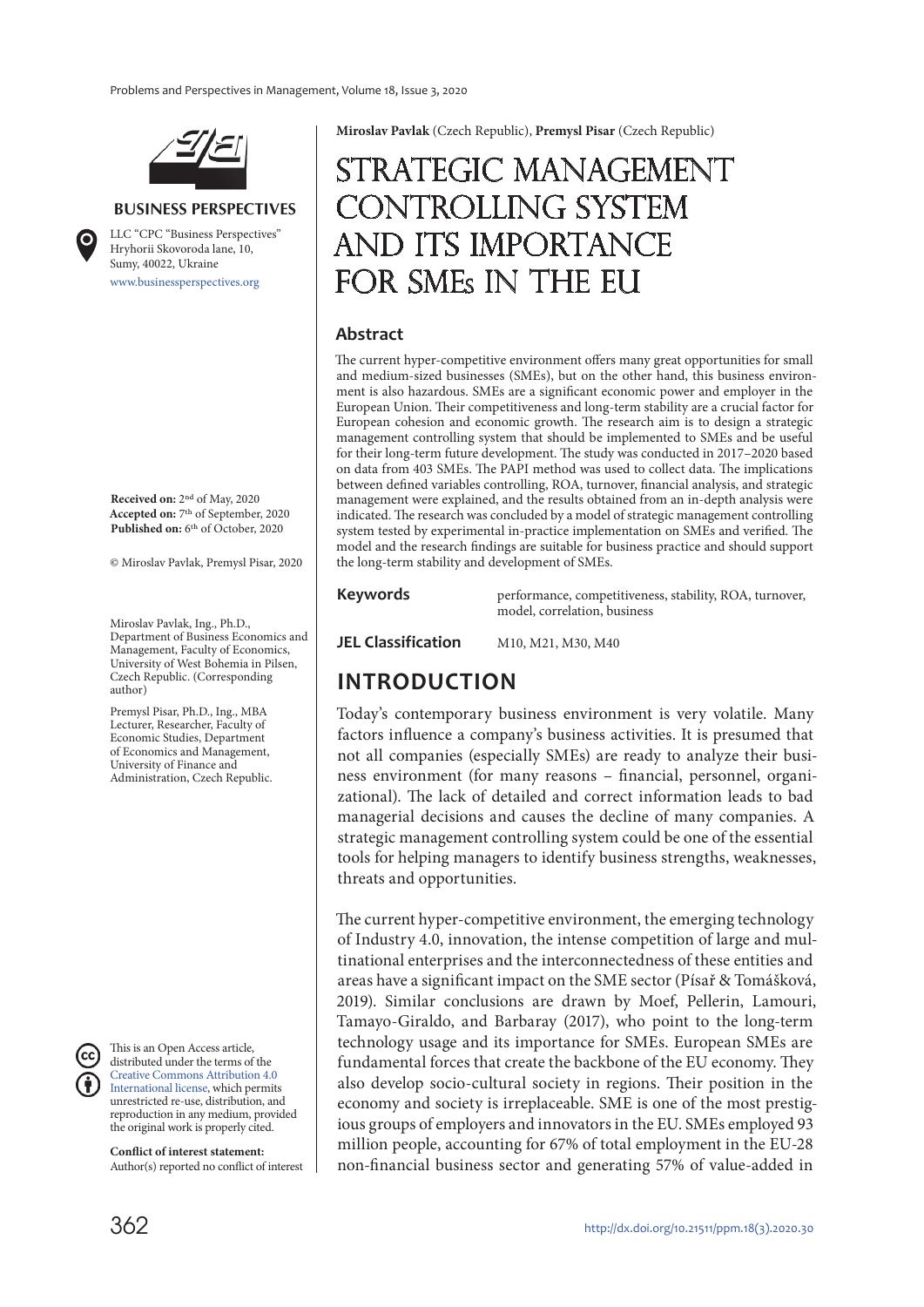the EU-28 non-financial business sector. Almost all (93%) of the SMEs were micro SMEs employing less than ten persons (European Commission, 2018). SMEs are an essential part of the economy. Their financial stability and managing the growth of business value are crucial to increasing the competitiveness of SMEs, the cohesion of the European Union and its economy. According to Belás, Dvorský, Kubálek, and Smrčka (2018), SMEs are the cornerstones of any economy. Other authors also describe and agree on SMEs as an essential factor for economic development. Ključnikov and Belás (2016) state that SMEs are a necessary aspect of every market economy. Gama and Geraldes (2012) comment on the importance of SMEs for the European economy, stability and cohesion.

SMEs will also consider their production capacity, domestic market conditions and financial and nonfinancial performance as crucial drivers for growth. It can be said that variables such as assets, management perceptions, market knowledge, risk perceptions, international networks and competitiveness have had a positive impact on the competitiveness of small and medium-sized enterprises. In general, SMEs also need to include competitive factors such as potential entrants, alternative products or services, potential buyers and suppliers, as well as recognizing industry rivals at the specified location (Afonina, 2015). It is important to note that business strategy is essential not only for the competitiveness of an enterprise at a given period, but also for determining an opportunity of future improvement of the company's position on the market and expanding the scope of its activities. Asenkerschbaumer (2012), Buchholz (2013), and Krystek (2012) also consider the importance of strategic management for the development of SMEs.

# **1. LITERATURE REVIEW**

Many authors discuss the topic of this paper (e.g., Benedic, 2015; Laval, 2018). They focus on the issues of business strategies and controlling at SMEs. What is important is that authors emphasize the importance of controlling and business planning and recognize their importance as crucial for the future. Business strategy is the way how to support SMEs' competitiveness and long-term stability. Business strategy is directly related to competitiveness (Sachitra, 2016). Controlling as a tool for helping the management to manage processes is also recommended by Benedic (2015). One of the main aims of the implementation of a business strategy is to create a competitive advantage of a company. According to Sachitra (2016), the term 'competitiveness' refers to a comparative measure between companies within an industry or its external environment, which is closely related to the presence of competitive advantage.

Iyiugun (2018) emphasizes that in order to maintain its functioning in the intensively competitive conditions, a company should have a distinct and clear strategic position. The company's strategy should create an opportunity to offer value that is different from its competitors and to provide many benefits. According to Písař and Havlíček (2018), to maintain its functioning in the intensively competitive conditions, a company should have a distinct and clear strategic position. Controlling should guide the development of the company's business strategies and the recognition of competition practices. Competition strategies are characterized as the whole decisions and behaviors that enhance competition superiority of a company by creating value for the clients in a particular market (Doğan, 2016).

Furthermore, the literature suggests that coordinating and linking business strategy and controlling lead to better organizational performance. Efficient coordination between a company's business strategy and controlling ensures that the company's activities are directed towards those areas that are strategically important for the company's success (Jamil, 2018). All aspects of the conceptual model should be taken into account to evaluate profitability at the company level. Productivity is a metric that captures all aspects of the competition exposed and the competitive potential of a product (Porter, 2004).

Modern controlling must meet the requirements of Industry 4.0 and aim the company to achieve a flexible organizational structure. To this end, Safar, Sopko, Bednar, and Poklemba (2018) state that the process of globalization and the 4th Industrial Revolution force researchers to look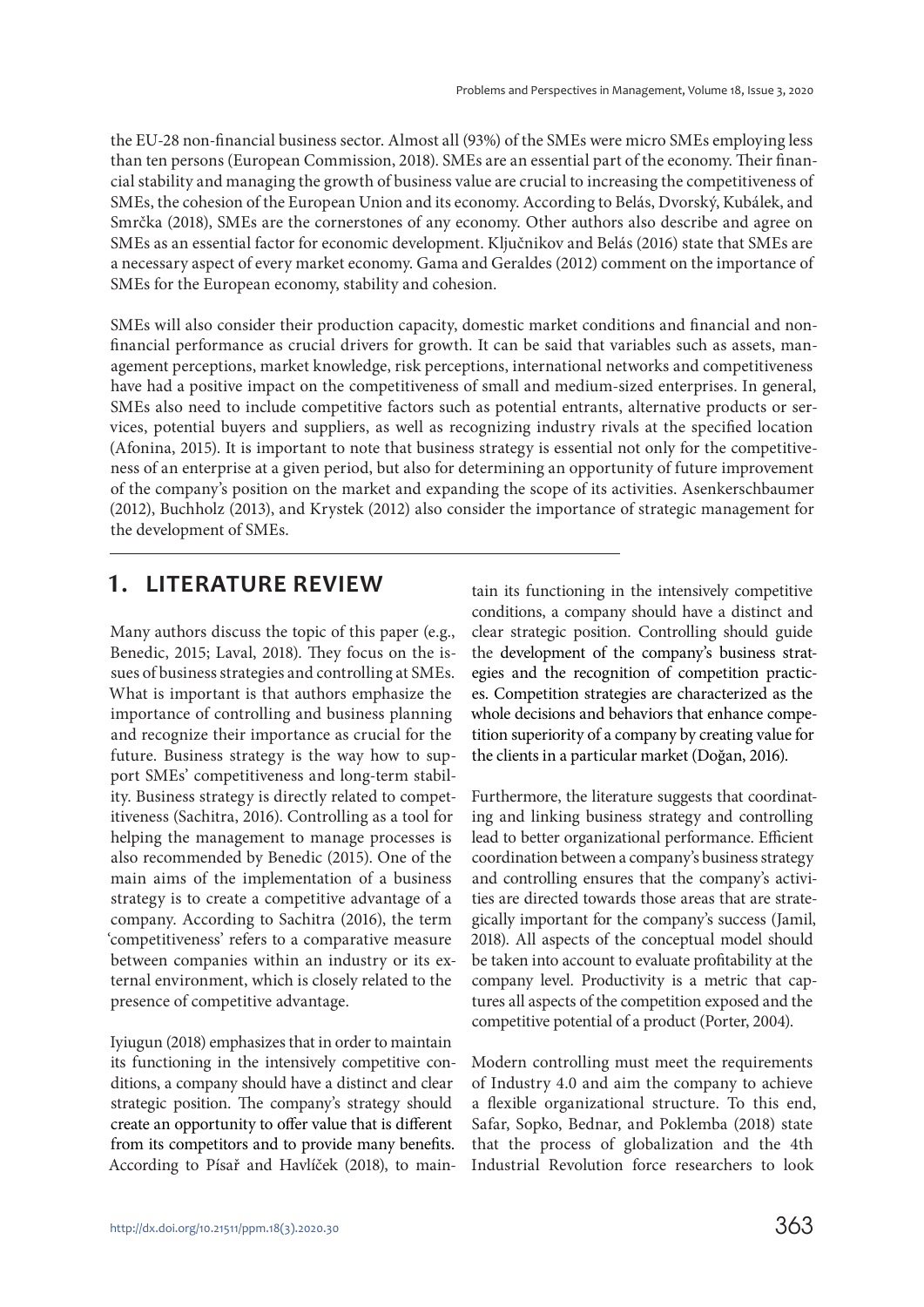for new flexible business-organizational structures. According to Jo et al. (2017), Industry 4.0 can be divided into two essential areas. The first area consists of a combination of rapidly evolving technology environments such as IoT, Internet of Services (IoS), cyber-physical systems (CPS), smart objects and Big Data. The second area is characterized by businesses operating in highcost areas that are interested in finding innovative processes and using technologies to maintain and develop the company's competitiveness. Process management and its creative activities using modern tools, social networks, and communication are the key drivers of SMEs (Goller & Bessant, 2017, p. 3). In the context of symbiotic with auditing, a conclusion is made on the modern controlling problematics (Vitezić & Vitezić, 2015). Zaušková, Bobovnický, and Madleňák (2013, p. 256) put the current controlling management system in the long term to consequences with innovations. These conclusions are also verified by Máchová et al. (2015). Bieńkowska, Kral, and Zabłocka-Kluczka (2017) explain strategic controlling as supporting the broadly understood formulation of the organization's strategy and preventing more substantial irregularities during its implementation. Operational controlling in small and medium-sized companies is linked to the fulfillment of the essential short-term targets with a direct impact on the financial indicators. The concept of modern controlling and its advantages as a SMEs' organizational system is also addressed by Kamps (2013, p. 60). This author explains that the typical controlling process is designated to plan, observe and steer enterprise and business processes. According to him, controlling has to generate compressed information to support the management in its decision processes. One of the significant challenges for SMEs in the near future will be the transition to Industry 4.0 and its connection with the necessary implementation of advanced information systems based on the principles of modern controlling.

### **2. AIM AND HYPOTHESES**

The aim of the study is to design a strategic management controlling system, which should be implemented in SMEs and be useful for their longterm development in the future.

- **Q1**: Do EU SMEs emphasize strategic management as an integral part of their long-term development?
- H1: An effective operative controlling management system is crucial for strategic management performance and its stability.
- **Q2**: How should a strategic management system and its development be used to ensure SMEs' stability and competitiveness?
- H2: SMEs that use strategic management performance, operative controlling and financial analysis tools are stable and more competitive in the long term.
- H3: SMEs with a higher level of strategic and controlling management system have on average higher turnover and ROA.
- H4: The controlling operative management system will have a close relationship with strategic management with a minimum value of the Pearson correlation coefficient of 0.7.

# **3. METHODOLOGY AND DATA SOURCES**

The research was based on the EU SME data collected in the period 2017–2019. For the study, SMEs were first chosen by randomized selection from the D-base of the University of Finance and Administration,  $n = 3,805$ . For analysis and model construction, only SMEs with complete data were used. The final research sample  $n = 403$ SMEs. Based on the research results, the following aims, research questions and hypotheses can be answered.

According to Barbu and Alexandru (2011), data were collected using PAPI (Paper Assisted Personal Interviewing) based on the questionnaire. The research was based on a validated questionnaire and personal meeting in the company, and the results were compounded from interviews at SMEs (top management, middle management and blue collars) using the research process based on the approach of Bulmer (2017); Farley and Flota (2017). Other data were obtained from the actual balance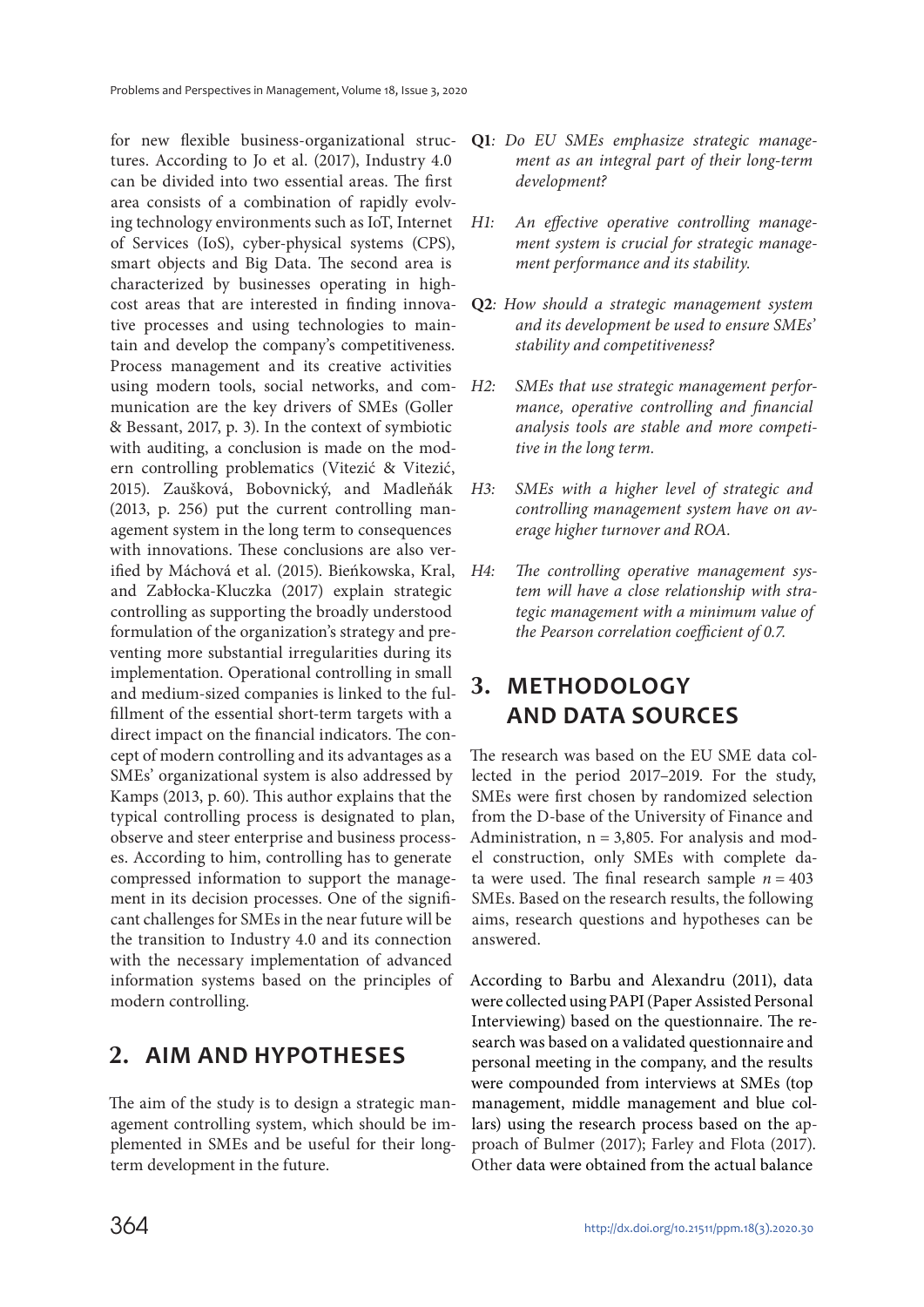sheets and profit and loss statements. In cases of sociological requesting, a Likert 5-point scale was used. IBM SPSS ver.25 and Microsoft excel made the final processing of data.

#### 3.1. Variables examined

Strategic management – assessment scale:  $0 = no$ ,  $1 =$ sporadic,  $2 =$ moderate, scheduling regular use and evaluating it at least 2 times during the fiscal year,  $3 =$  high level – the company intensively works on using the strategic management with a focus on achieving the set goals,  $4 =$  optimized level with an emphasis on continuously improving strategic management.

Financial analysis – assessment scale:  $0 = no$ ,  $1 =$ sporadic, no feedback,  $2 =$ moderate, regular use at least 1x during the fiscal year,  $3 =$  high level – the company intensively works on using financial analyses management,  $4 =$  optimized level  $-$  the company uses financial tools analysis, continuously drives the company to manage value growth and stability of the SME.

Controlling management system **–** assessment scale:  $0 = \text{missing}$  or inadequate,  $1 = \text{low level}$ ,  $2 =$  moderate level,  $3 =$  exceptional level, including automatic drivers for continuous improvement.

#### *3.1.1. Return on assets (ROA)*

$$
ROA = \frac{EBIT}{Assets}.
$$
 (1)

Turnover x 1000 in EUR – assessment scale by annual revenue:  $0 = (0-199)$ ,  $1 = (200-399)$ ,  $2 = (400-999),$   $3 = (1000-1,999),$   $4 = (2-3,999),$  $5 = (4-9,999), \quad 6 = (10-19,999), \quad 7 = (20-39,999),$  $8 = (240,000)$ .

### 3.2. Reliability and correlation analysis

To analyze the reliability of the research data, the method for calculating Cronbach's alpha was used. According to Cronbach (1951), Cronbach's alpha takes values in the interval of 0-1. A small Cronbach's alpha value indicates low reliability of the analyzed data. Usually, a value of 0.7 or higher is interpreted as a high reliability of the data sample examined. Cronbach's alpha is given by:

#### *3.2.1. Cronbach's alpha*

$$
\alpha = \frac{k}{k-1} \left( 1 - \frac{\sum_{j=1}^{k} \text{var}(Y_j)}{\text{var}(Y)} \right). \tag{2}
$$

Computing of Cronbach's alpha for this type of study has also been verified (Kramer, Mileva, & Kay, 2018, p. 2; Wijazatunga, 2016).

#### 3.3. Pearson correlation coefficient

Pearson correlation coefficient will be used to analyze the relationship between variables. According to Tsintsadze, Oniani, and Ghoghoberidze (2018, p. 115) and Wijayatunga (2016), calculating Pearson correlation coefficient will be used (to 0.20, the correlation is negligible, 0.20-0.40 is not a very close correlation, 0.40-0.70 is a moderately tight correlation, 0.70-0.90 is a very close correlation, and more than 0.90 is an extremely close correlation). For the research purpose, the Pearson coefficient test value at minimum 0.4 will be set. If it is 0.7 or higher, the variable will be identified as a key factor.

#### *3.3.1. Pearson correlation coefficient*

$$
r = \frac{\sum_{i=1}^{n} (x_i - \overline{x})(y_i - \overline{y})}{\sqrt{\sum_{i=1}^{n} (x_i - \overline{x})^2 \sum_{i=1}^{n} (y_i - \overline{y})^2}}.
$$
 (3)

### 3.4. Stepwise method and model construction

The stepwise method will be used as a final step in building the model for the dependent variable of strategic management. The model will be computed according to the following process. Standardized regression coefficients will be achieved if each dependent and independent variable is standardized. That is, if you subtract the mean and divide by the standard deviation of a variable, you can get them. The formula is below.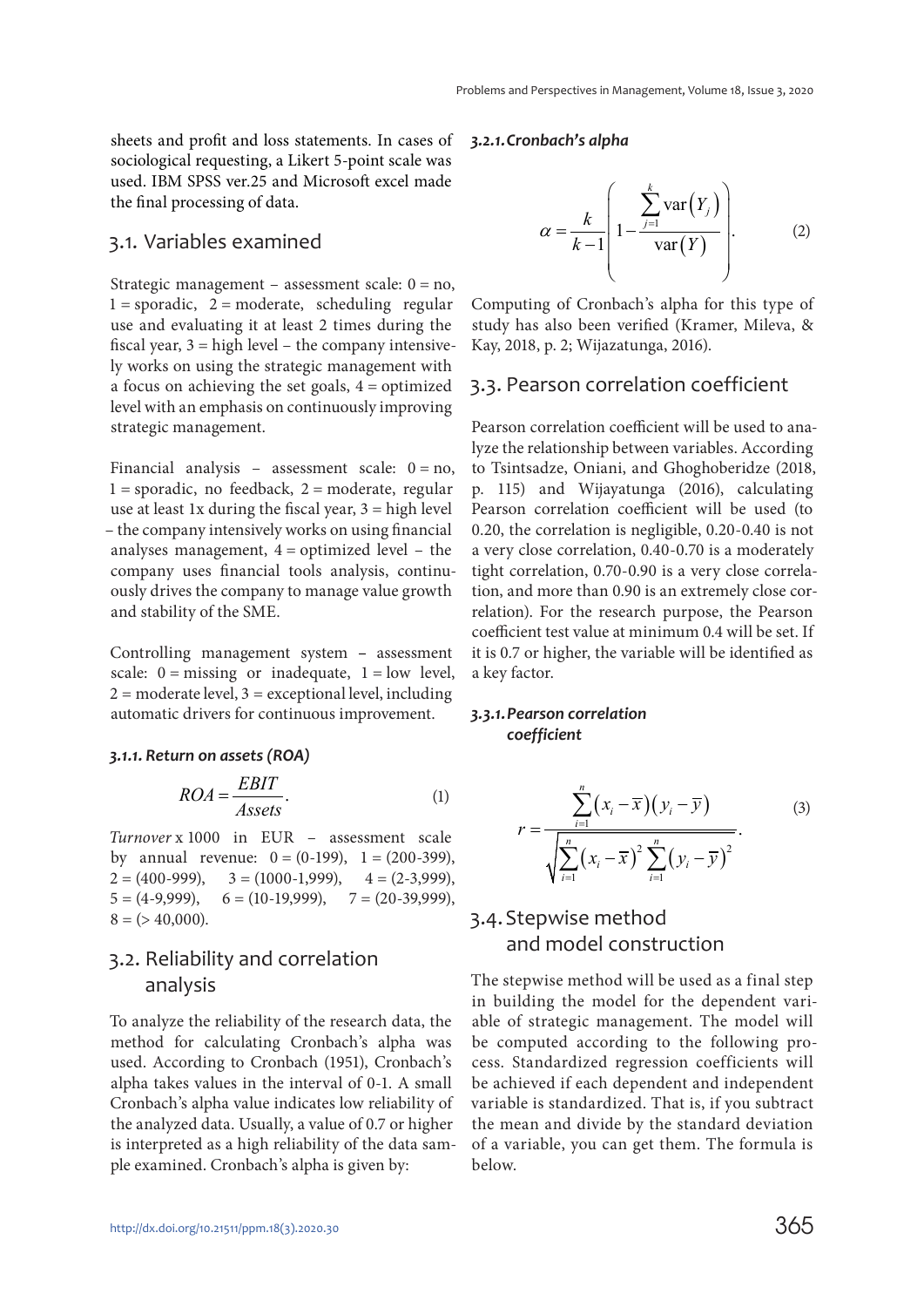#### *3.4.1. Regression formula*

$$
b_{j,std} = b_j \cdot \left(\frac{s_{x_j}}{s_y}\right),\tag{4}
$$

where  $s_y$  and  $s_{x_i}$  are the standard deviations for the dependent variable and the corresponding  $j_{th}$ independent variable. To compute the model, the IBM SPSS ver. 25 will be used. For a more detailed study of the process, stepwise analysis follows Darlington and Hayes (2017).

### 3.5. Experimental testing

The conclusions of statistical analyses and the compound model were tested by experimental testing in a randomized sample of SMEs. The reached knowledge was embedded in the company's management, and after 6-12 months, the critical areas in the company were evaluated for changes that arise as a consequence based on the changes made.

# **4. EMPIRICAL RESULTS**

The necessary condition given for this study was that all data must pass a significance test at the 5% level.

### 4.1. Research sample

Cronbach's alpha for five  $(n = 5)$  variables was computed to test the reliability of the research sample. The value accepted to prove high reliability is taken at the 0.7 level. The result for  $n = 5$ variables is 0.793. The computing of Cronbach's Alpha confirmed that the research sample contains highly reliable data and the research findings also have to be considered highly reliable.

### 4.2. Correlation analysis

Pearson correlation coefficient was computed with an emphasis on the significance test at 5%. Table 1 shows the results.

All data of the variables are tested for significance at the 1% level. In addition, exceptional positive linearity coefficient values were found, and no undesirable multicollinearity of 0.8 or higher was found.

### 4.3. Model construction

Model construction was the next step of statistical analyses. All variables entered the model, which was constructed using the Stepwise forward method. The details of the procedure follow the IBM SPSS manual. The results are in Table 2.

Source: Research data processed by the authors using SPSS ver.25.

| <b>Variables</b>      |                     | <b>ROA</b> | <b>Turnover</b> | <b>Financial</b><br>analysis | <b>Strategic</b><br>management | Controlling<br>operative |
|-----------------------|---------------------|------------|-----------------|------------------------------|--------------------------------|--------------------------|
| <b>ROA</b>            | Pearson Correlation |            | $0.292**$       | $0.182**$                    | $0.480**$                      | $0.470**$                |
|                       | Sig. (2-tailed)     |            | 0.000           | 0.000                        | 0.000                          | 0.000                    |
|                       | n                   | 403        | 403             | 403                          | 403                            | 403                      |
| Turnover              | Pearson Correlation | $0.292**$  | 1               | $0.244***$                   | $0.684$ **                     | $0.625**$                |
|                       | Sig. (2-tailed)     | 0.000      |                 | 0.000                        | 0.000                          | 0.000                    |
|                       | n.                  | 403        | 403             | 403                          | 403                            | 403                      |
| Financial analysis    | Pearson Correlation | $0.182**$  | $0.244**$       |                              | $0.353**$                      | $0.273**$                |
|                       | Sig. (2-tailed)     | 0.000      | 0.000           |                              | 0.000                          | 0.000                    |
|                       | n                   | 403        | 403             | 403                          | 403                            | 403                      |
| Strategic management  | Pearson Correlation | $0.480**$  | $0.684**$       | $0.353**$                    | 1                              | $0.790**$                |
|                       | Sig. (2-tailed)     | 0.000      | 0.000           | 0.000                        |                                | 0.000                    |
|                       | n                   | 403        | 403             | 403                          | 403                            | 403                      |
| Controlling operative | Pearson Correlation | $0.470**$  | $0.625**$       | $0.273**$                    | $0.790**$                      |                          |
|                       | Sig. (2-tailed)     | 0.000      | 0.000           | 0.000                        | 0.000                          |                          |
|                       | n                   | 403        | 403             | 403                          | 403                            | 403                      |

**Table 1.** Pearson correlation analysis

*Note:* \*\* Correlation is significant at the 0.01 level (2-tailed).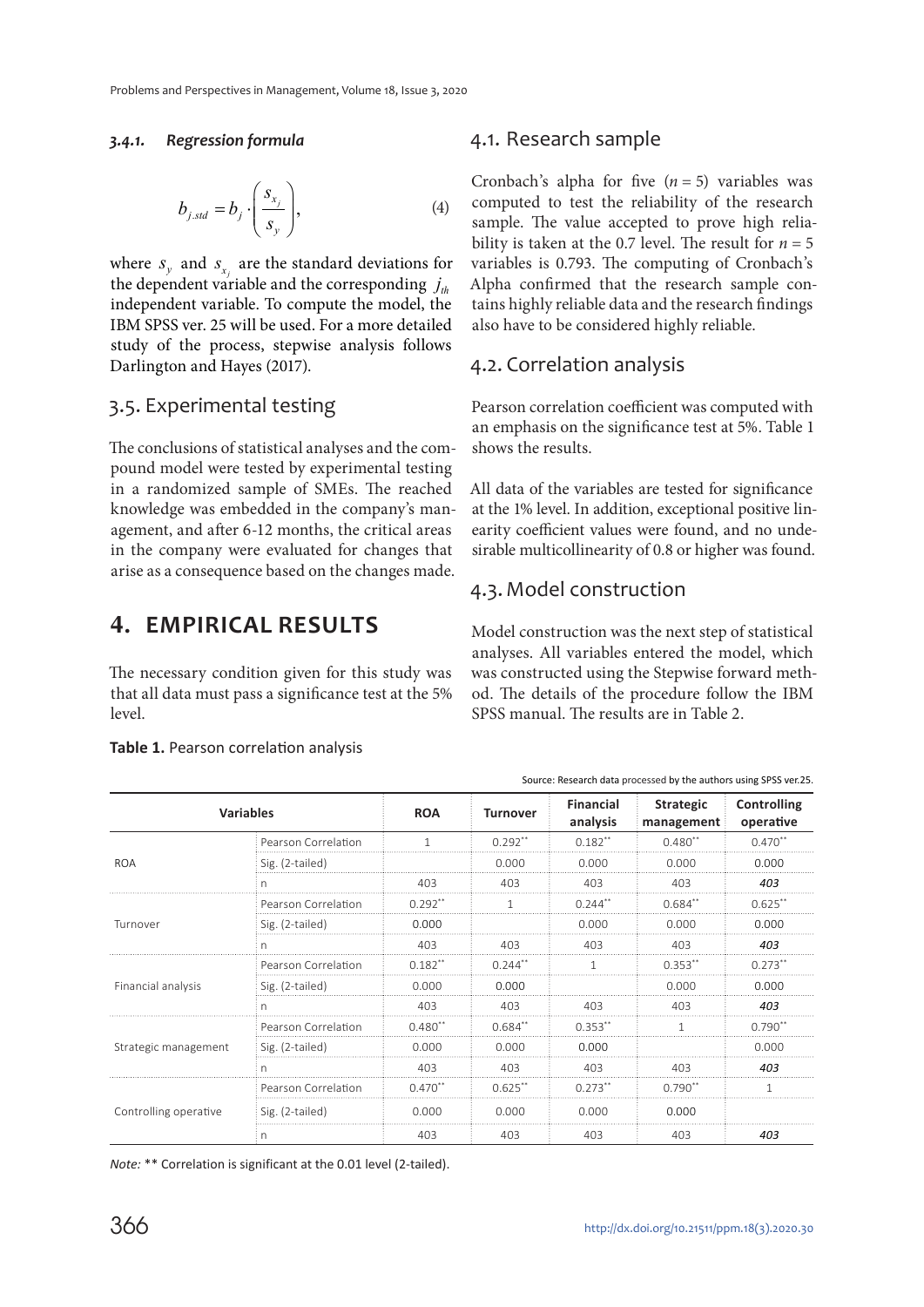| Model |                       | <b>Unstandardized coefficients</b> |       | <b>Standardized coefficients</b> |           | Sıg.  |
|-------|-----------------------|------------------------------------|-------|----------------------------------|-----------|-------|
|       |                       | <b>Std. Error</b><br>B             |       | Beta                             |           |       |
|       | (Constant)            | 0475                               | 0.102 |                                  | 40.636    | 0.000 |
|       | Controlling operative | 10 091                             | 0.042 | በ 79በ                            | 250.797   | n nnn |
|       | (Constant)            | $-0.031$                           | 0.113 |                                  | $-0.275$  | 0.783 |
|       | Controlling operative | N 730                              | 0 053 | 5つ0                              | 130852    | ገ በበበ |
|       | Turnover              | 0 315                              | 0.035 | 0.313                            | 80875     | n nnn |
|       | ROA                   | 0.193                              | 0.043 | በ 14በ                            | 40 492    | 0.000 |
|       | (Constant)            | $-0.168$                           | 0.115 |                                  | $-10.459$ | O 145 |
|       | Controlling operative | በ 7በ3                              | 0.052 | N 509                            | 130.506   | n nnr |
|       | Turnover              | า วกา                              | n nas |                                  | 80 605    | חחה ר |
|       | ROA                   | 0.182                              | 0.042 | U 132                            | 40 311    | 0.000 |
|       | Financial analysis    | በ 128                              | 0.031 | O 117                            | 40.139    | 0.000 |

**Table 2.** Model construction, dependent variable Strategic management

Source: Research data processed by the authors using SPSS ver.25.

**Table 3.** Model summary

Source: Research data processed by the authors using SPSS ver.25.

| Model | R                    |           |                       | <b>Change statistics</b>      |                     |          |     |                 |                  |
|-------|----------------------|-----------|-----------------------|-------------------------------|---------------------|----------|-----|-----------------|------------------|
|       |                      | R-squared | Adjusted<br>R-squared | Std. error of the<br>estimate | R-squared<br>change | F change | df1 | df <sub>2</sub> | Sig. F<br>change |
|       | $0.790$ <sup>a</sup> | 0.624     | 0.623                 | 0.884                         | 0.624               | 6650.497 |     | 401             | 0.000            |
|       | 0.836 <sup>b</sup>   | 0.699     | 0.696                 | 0.793                         | 0.075               | 490.346  |     | 399             | 0.000            |
|       | 0.843c               | 0.711     | 0.708                 | 0.778                         | 0.012               | 170 129  |     | 398             | 0.000            |

*Note:* a. Predictors: (Constant), Controlling operative; b. Predictors: (Constant), Controlling operative, ROA, Turnover; c. Predictors: (Constant), Controlling operative, ROA, Turnover, Financial analysis.

Based on Table 2, the model is the following:

 $Strategyic$  management =  $0.168 \cdot Constant +$ 

+0.703 · Controlling operative +

$$
+0.301 \cdot \text{Turnover} + 0.182 \cdot \text{ROA} + \tag{5}
$$

+0.128 · Financial analysis.

The model is significant at the 1% level, and it shows the relationships between the dependent variable Strategic management and explanatory variables including its values. The next step was the finalizing of the model summary (see Table 3).

Based on Table 3, the model explained 71.1% of the analysis data, successfully passed the significance test and the F-test. The statistical analyses should be completed and the results interpreted.

### 4.4. The analysis result in the interpretation

According to Pearson's correlation, the variable Operative controlling management (see Table 1) on the model with a value of 0.703 shows the importance of the controlling management sys-

tem in the company as a necessary basis for establishing and developing strategic management. Based on the experimental research results, it was proved that SMEs that increased their controlling level in 97% of cases also improved their strategic business decisions. In 98% of SMEs researched, the Operative controlling management system was evaluated by managers on the highest level. Almost 93% of the respondents identified a stable management system based on controlling principles as a necessary condition for the growth and stability of the business. The problem was found in the soft-focus on a strategic controlling management system compared to the operative controlling. The ratio can be seen in Figure 1.

The results should be identified as possible for advanced research with an emphasis on the implementation of the strategic controlling management system. In the current situation, it turned out that operational tasks by 82% overload the responsible management and, unfortunately, do not put emphasis on strategy. This makes the position of SMEs unstable in the future. In any case, based on these findings, hypothesis H1 should be considered proven.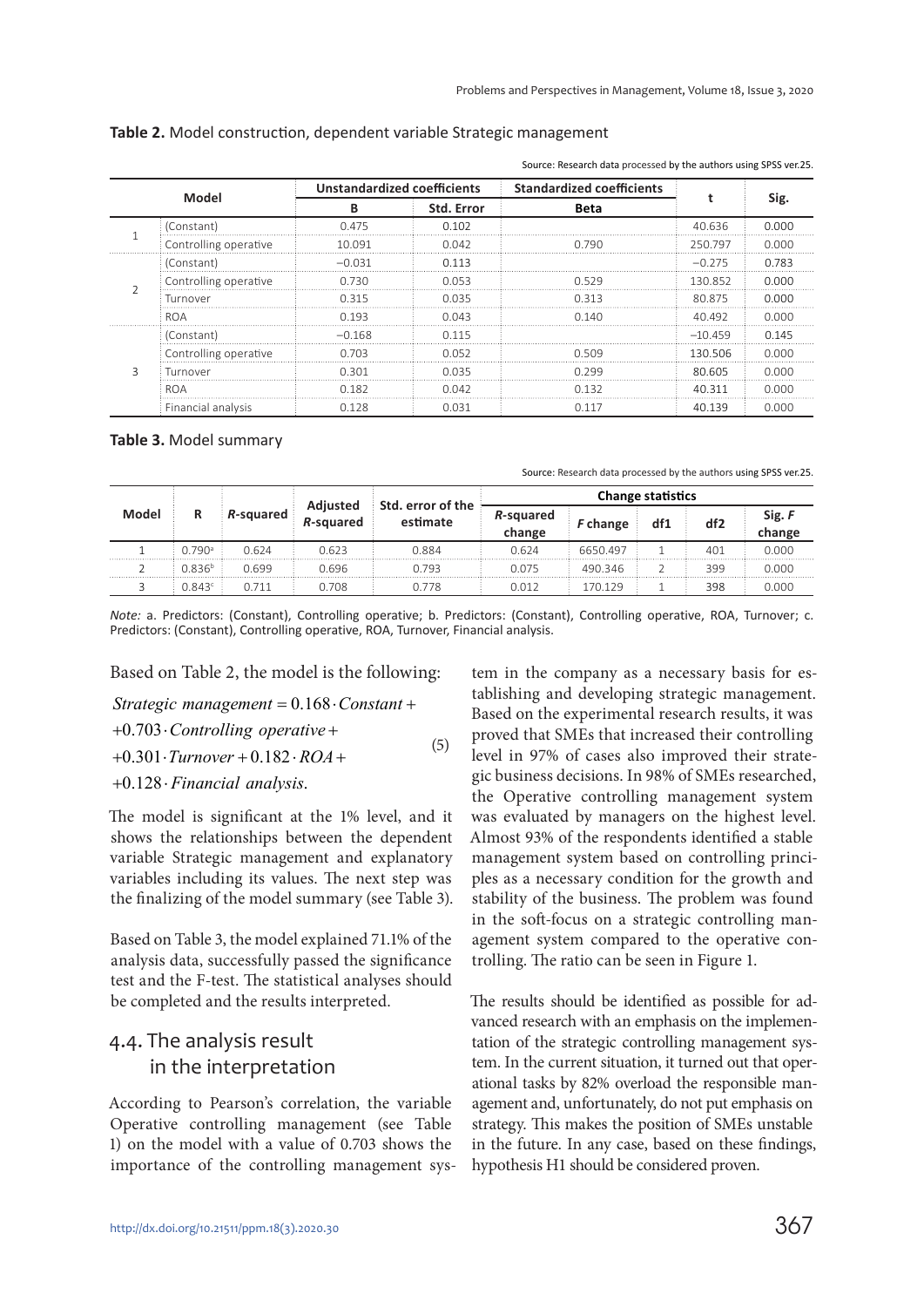

**Figure 1.** Operative and strategic controlling implementation at the surveyed SMEs

#### Q1: Do EU SMEs emphasize strategic management as an integral part of their long-term development?

To answer Q1 and the following hypothesis, Pearson's correlation analysis was used to determine the relationship between the controlling management system, the effective strategic planning, SME's stability and competitiveness. It was determined that the correlation value between the Controlling operative management system and Strategic management must be at minimum 0.7 value of the Pearson correlation coefficient. This criterion has been fulfilled and shows the importance of strategic management for the long-term development of SMEs. Based on the experimental testing, it was concluded that SMEs do not focus on strategic management. The typical cause is overloading by operational tasks. The lack of advanced strategic management causes a lack of long-term planning and instability in the competitiveness of SMEs. Based on the analysis of data and the results of experimental testing, the consequences for the controlling management system, the effective strategic planning, SME's stability and competitiveness were proved. Q1 has been answered.

Based on findings in the area of variables: Operative controlling 0.703, Turnover 0.301, ROA 0.182, and Financial analysis 0.128. The model shows how vital these variables are for a functional Strategic management system, as well as for the success of any company. An interesting conclusion was drawn when the ROA ratio was compared between SMEs that focus on the financial analysis (according to level 3 and 4 variable definitions) – the average ROA for SMEs was 18,6% compared to the rest of companies – average ROA is 3,9%. Based on these findings, hypothesis H2 should be considered proven.

The model of the dependent variable Strategic management shows the value of 0.301 (Turnover) and 0.182 (ROA). These findings are significant and prove the consequences for the variables researched. An in-depth study of variables found that SMEs that exercise strategic management at levels 3 and 4 report ROA higher than 25% in 81% of cases. Also, the turnover of these SME was evaluated in 85% of cases as higher than 10.000 EUR. The average value of turnover of the 85% of the representatives was 27.652 EUR – the sample  $n = 403$  average value was 8.979 EUR. It can be seen that SMEs with a high strategic controlling management system have an average turnover three times higher. Based on these findings, hypothesis H3 should be considered proven.

The above model shows that the variable of Operative controlling reflects the value of 0.703. This value is fundamental for the strategic management activities of SMEs. Strengthening Operative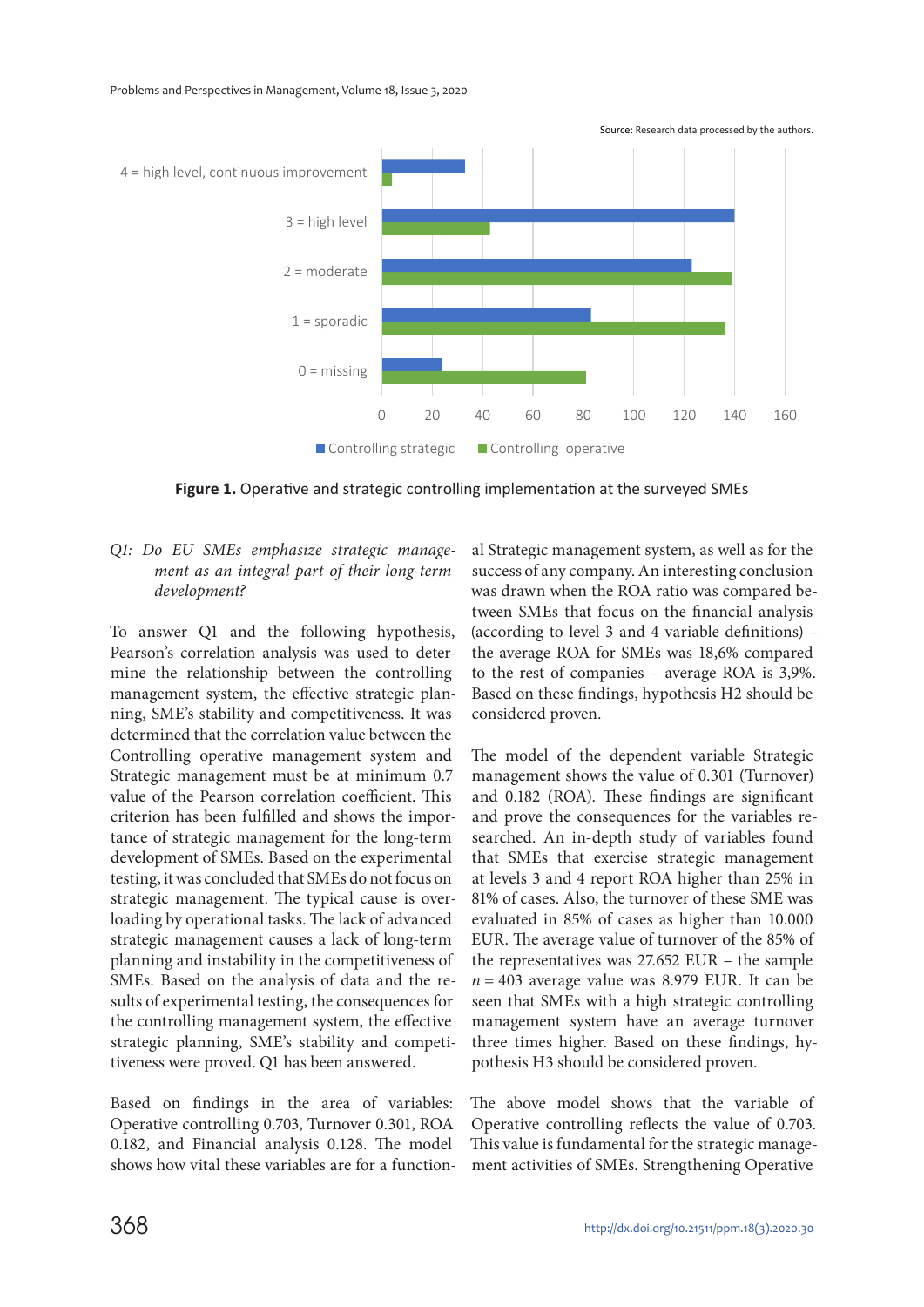Controlling would have a positive effect on strategic management decisions. Experimental testing of the statistical conclusions confirmed that companies with higher use of controlling have higher economic activity and stability. Based on the findings from this exploratory testing, a process of controlling management for SMEs has been proposed. Controlling management for these companies can be described as a set of overarching processes whose goal is to coordinate the entire entity, as well as a set of processes whose task is to analyze historical and current data to make more accurate prognosis and achieve company goals. Having a strategic planning and a controlling management system in a company declares that the company can think in the long term. A company using controlling methods can analyze the current environment and look for opportunities. Operative controlling, which offers many options and connections with strategic planning, is not surprising. Based on the experimental research results, it has been proven that SMEs that strengthened (according to variable definition level 3 and 4) their strategic and controlling management in 84% of cases improved financial situation (financial stability) due to a long-term planning. Hypothesis H4 should be considered proven. Figure 1 shows that SME's management does not put a necessary emphasis on strategy. Based on this, the future research question arises. How to support strategic management in the development of SMEs?

Based on the research results and the confirmed hypothesis, it becomes clear that the controlling management system and strategic management are essential factors for SMEs' stability, growth and competitiveness. Also, it was proven that variables such as ROA and Turnover are vital for the current companies and their future development. The implications of the global competitive environment show how important the vision, mission and well-defined strategic goals are for SMEs to thrive. Strategic management and controlling management offer ideal tools and opportunities for SMEs. Q2 has been answered.

# **5. DISCUSSION**

According to Grishunin (2017), the business strategy and controlling are necessary not only for the

competitiveness of an enterprise at a given period, but also for determining an opportunity of the future improvement of the company's position at the market and widening the scope of its activities. These conclusions are also confirmed by Zolkos (2012), who came with similar conclusions and presented the problems of the strategic risk management controlling system. These statements should be concluded by Maqsood, Tareq, and Wikström (2019), Unger, Gemünden, and Aubry (2012), who confirmed the importance of the strategic management controlling system for SMEs and developing business ecosystems.

Shih-Chi and Sharfman (2018) and Bernard, Godard, and Zouaoui (2018) note the importance of the strategic management controlling system and its influence on SMEs' competitiveness and long-term stability in the consequences of the financial stability of an enterprise. Today, business management strategies and controlling must not only take into account developments in the domestic market, but also global competition, which affects the production programs, internal organizational structure, business organization, etc. Both corporate policy and corporate strategy are not static. These theses are verified and developed by Kenari, Naser, and Iranzadeh (2018), who develop enterprise strategy for effective controlling performance-oriented management. They also point out the energy consumption and positive environmental impact of the strategic management controlling system. Stimie and Vlok (2016) support these statements and also point to consequences between the strategic management controlling system, assets management and link them with SMEs' performance and long-term stability. Drechsler and Weißschädel (2018), Heidt, Gerlach, and Buxmann (2019) conclude on the importance of strategic management and its impact on SMEs' long-term stability and development by focusing on current IT technologies. According to Petrů, Kramoliš, and Stuchlík (2020), in today's hyper-competitive times, companies are forced to develop their strategic approaches, especially towards customers. Various metrics play an important role in providing data for assessing economic efficiency (Rompho, 2018). In this context, controlling based on valid financial indicators (Gavel, 2016; Moeuf et al., 2017) plays an irreplaceable role.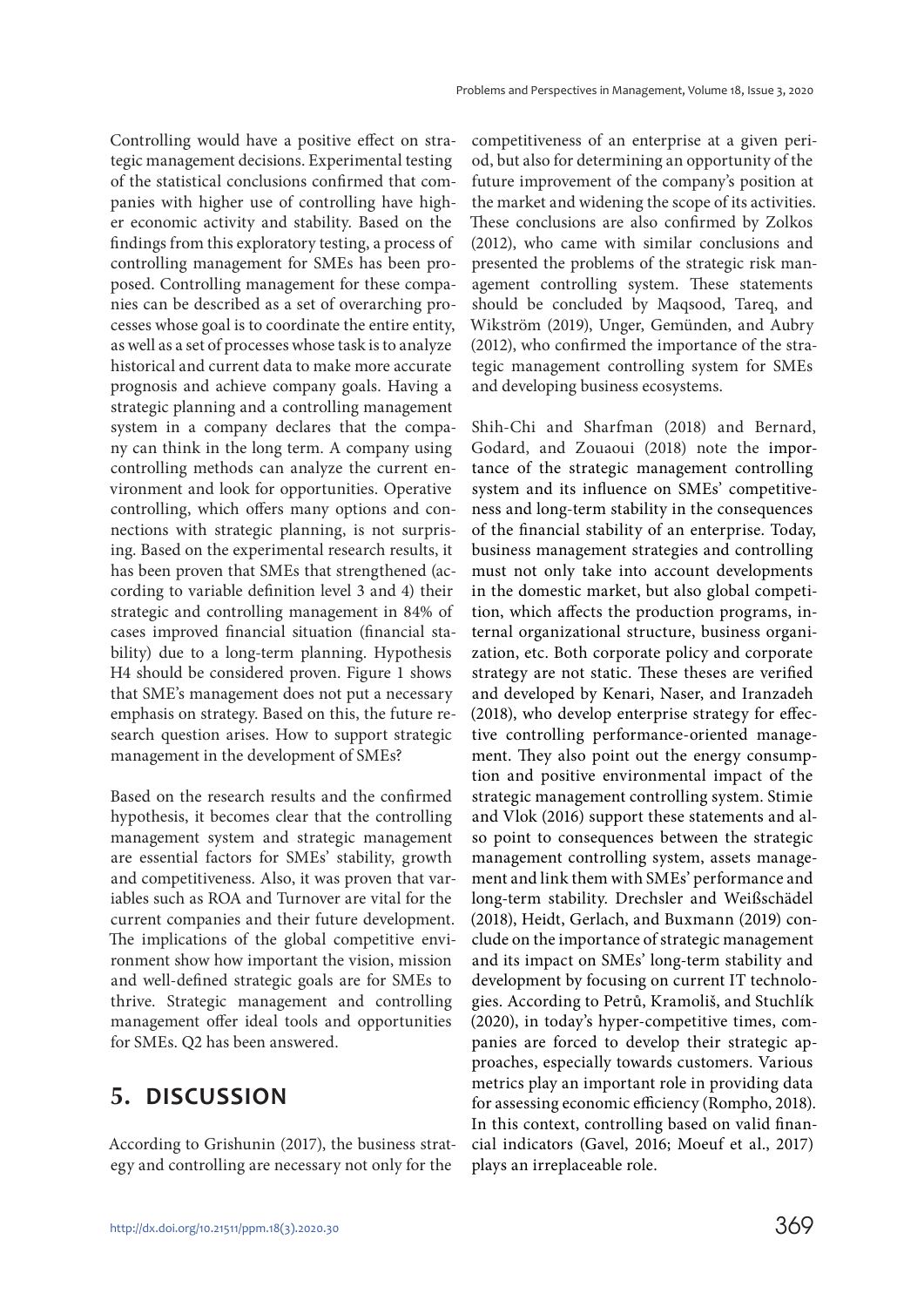# **CONCLUSION**

SMEs play an irreplaceable role in the European Union in terms of the economic development of regions. There is certainly little doubt that the role of SMEs in the European economy is significant, as SMEs have relatively large national economic benefits. The research results show that the strategic management controlling system should be a way to support the development of SMEs in a hyper-competitive environment, increase SMEs' resistance and financial stability. The experimental testing of the resulting model also indicated a low level of long-term SMEs' goals, financial planning and controlling management development. The joint statement of the responsible representatives in SMEs' management should be concluded as follows: "We do not have time to take care of where we will be in three years, because we must work today". In this context and the necessary changes in SMEs' management, controlling plays an irreplaceable role as an instrument of strategic financial management and strategic decision-making.

# **RESEARCH LIMITATIONS**

These primary limitations of the study are related to the time factor. The PAPI method chosen caused a time-consuming research environment, which is also associated with higher research costs. On the other hand, the PAPI method allows you to collect highly accurate data and most of the other important information that cannot be ordered by other methods. The next limitation is the time needed for delivering research results to business practice. This leads to the fact that research data should be used only for a limited time due to their relevance. The results should not be viewed as a generalization but as a guide to finding new solutions.

# **AUTHOR CONTRIBUTIONS**

Conceptualization: Miroslav Pavlak, Premysl Pisar. Data curation: Miroslav Pavlak, Premysl Pisar. Formal analysis: Miroslav Pavlak. Funding acquisition: Miroslav Pavlak. Investigation: Premysl Pisar. Methodology: Premysl Pisar. Project administration: Miroslav Pavlak, Premysl Pisar. Resources: Miroslav Pavlak, Premysl Pisar. Software: Premysl Pisar. Validation: Premysl Pisar. Visualization: Premysl Pisar. Writing – original draft: Miroslav Pavlak, Premysl Pisar. Writing – review & editing:Miroslav Pavlak, Premysl Pisar.

# **ACKNOWLEDGMENT**

The paper has been prepared within the project "Risk Management in Industry 4.0" (7427/2019/02 IGA VŠFS) using the objective oriented support for specific university research of the University of Finance and Administration.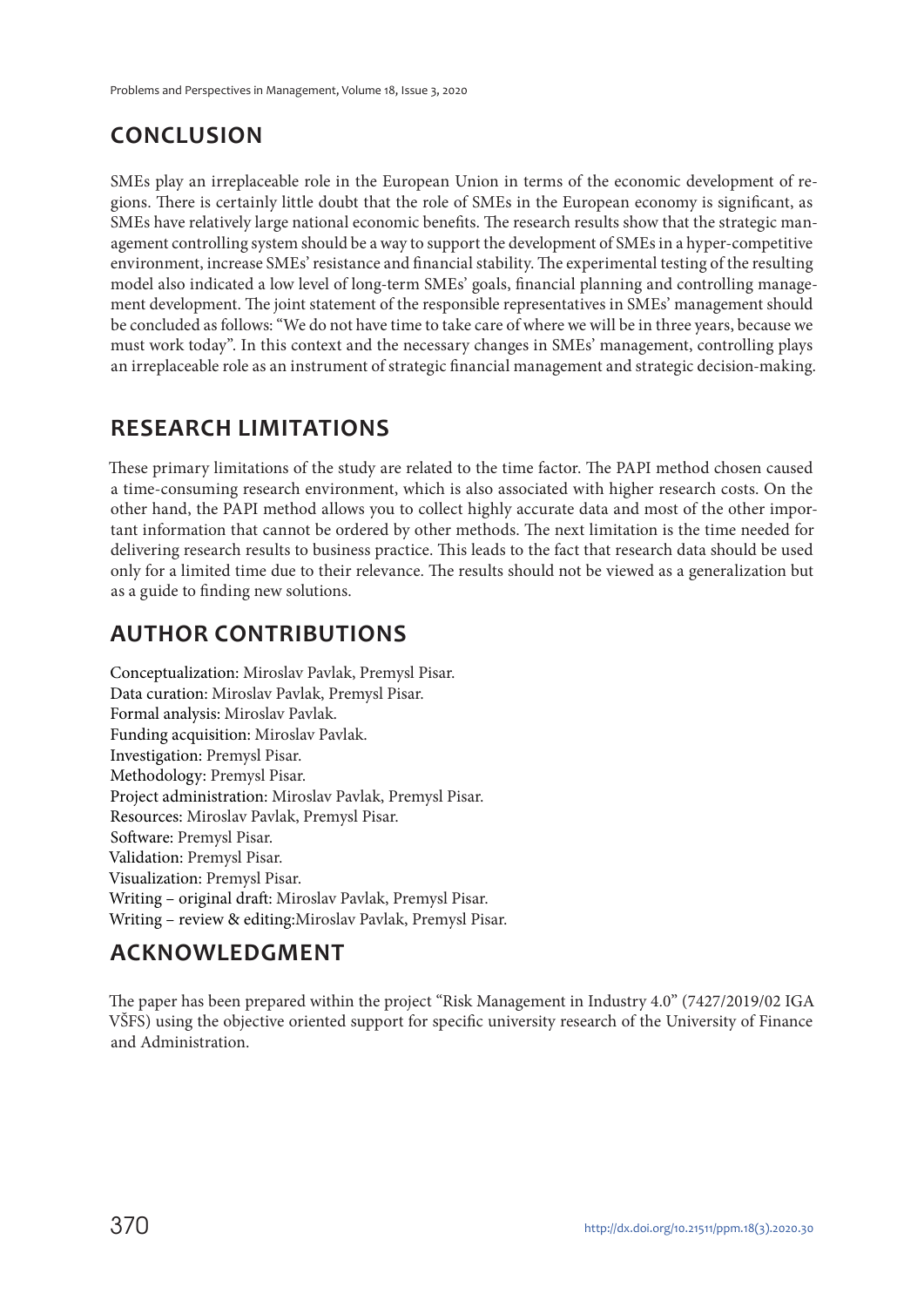# **REFERENCES**

- 1. Afonina, A. (2015). Strategic management tools and techniques and organisational performance: Findings from the Czech Republic. Journal of Competitiveness, 7(3),19- 36. https://doi.org/10.7441/ joc.2015.03.02
- 2. Asenkerschbaumer, S. (2012). Strategisches Controlling bei Bosch: Volatilität ist die neue Normalität. Controlling & Management, 56(5), 336-340. http://doi.org/10.1365/ s12176-012-0628-7
- 3. Barbu, A., & Isaic-Maniu, Al. (2011). Data collection in Romanian market research: a comparison between prices of PAPI, CATI and CAWI. Management & Marketing, 6(3), 349-364. Retrieved from https://www.researchgate.net/ publication/227430482\_DATA\_ COLLECTION\_IN\_ROMANIAN\_ MARKET\_RESEARCH\_A\_COM-PARISON\_BETWEEN\_PRICES\_ OF\_PAPI\_CATI\_AND\_CAWI
- 4. Belás, J., Dvorský, J., Kubálek, J., &Smrčka, L. (2018). Important factors of financial risk in the SME segment. Journal of International Studies, 11(1), 80-92. https://doi. org/10.14254/2071-8330.2018/11- 1/6
- 5. Benedic, N. O. (2015). The Challenge of Controlling. International Journal of Industrial Engineering and Management (IJIEM), 6(4), 153-163.
- 6. Bernard, Y., Godard, L., & Zouaoui, M. (2018). The effect of CEOs' turnover on the corporate sustainability performance of French firms: JBE. Journal of Business Ethics, 150(4), 1049-1069. http://dx.doi.org/10.1007/s10551- 016-3178-7
- 7. Bieńkowska, A., Kral, Z., & Zabłocka-Kluczka, A. (2017). Selected functional solutions of strategic controlling in organisations operating in Poland. Management, 22(1), 101-118. http://dx.doi.org/10.2478/manment-2018-0008
- 8. Buchholz, L. (2013). Strategisches Controlling (2 Auflage). Wiesbaden: Springer Fachmedien Wiesbaden.

http://doi.org/10.1007/978-3-8349- 4007-0

- 9. Bulmer, M. (2017). Sociological Research Methods. Routledge, 450 p.
- 10. Cronbach, L. J. (1951). Coefficient alpha and the internal structure of tests. Psychometrika, 16(3), 297-334. Retrieved from https://link.springer. com/article/10.1007/BF02310555
- 11. Darlington, R. B., & Hayes, A. F. (2017). Regression analysis and linear models: concepts, applications, and implementation. New York: The Guilford Press. Retrieved from https://www.amazon.com/ Regression-Analysis-Linear-Models-Implementation-ebook/dp/ B01KTW8MK8
- 12. Doğan, E. (2016). The effect of innovation on competitiveness. Ekonometri ve İstatistik Sayı, 24, 60-81. https://dergipark.org.tr/tr/ download/article-file/268727
- 13. Drechsler, A., & Weißschädel, S. (2018). An IT strategy development framework for small and medium enterprises. Information Systems and eBusiness Management, 16(1), 93-124. http://dx.doi.org/10.1007/ s10257-017-0342-2
- 14. EUROPEAN COMMISSION. (2019). SME Performance Review: The annual report (2018) Brusel, Accessed 01-16-2020 from https:// ec.europa.eu/docsroom/documents/32601/attachments/1/translations/en/renditions/native
- 15. Farley, J. E. and Flota, M. (2017). Sociology. Routledge.
- 16. Gama, A. P. M., & Geraldes, H. S. A. (2012). Credit risk assessment and the impact of the New Basel Capital Accord on small and mediumsized enterprises: an empirical analysis. Management Research Review, 35(8), 727-749. https://doi. org/10.1108/01409171211247712
- 17. Gavel', O. Yu. (2017). Prospects of controlling systems in strategic management. Finasovaja Analitika, 10(1), 4-19. https://doi. org/10.24891/fa.10.1.4
- 18. Goller, I., & Bessant, J. (2017). Creativity for Innovation

Management (332 p.). New York: Routledge.

- 19. Grishunin, S. V. (2017). Developing the mechanism of qualitative risk assessment in strategic controlling. St. Petersburg State Polytechnical University Journal. Economics, 2. http://dx.doi.org/10.18721/ JE.10206 (in Russian)
- 20. Heidt, M., Gerlach, J. P., & Buxmann, P. (2019). Investigating the security divide between SME and large companies: How SME characteristics influence organisational IT security investments. Information Systems Frontiers, 21(6), 1285-1305. http:// dx.doi.org/10.1007/s10796-019- 09959-1
- 21. Jamil, G. L. (2018). Handbook of Research on Strategic Innovation Management for Improved Competitive Advantage. 1. Hershey: IGI Global, p. 712-714.
- 22. Jo, W. S., Alfnes, E. Strandhagen, J. O., & Logan, R. V. (2017). The fit of industry 4.0 applications in manufacturing logistics: A multiple case study. Advances in Manufacturing, 5(4), 344-358. http://dx.doi.org/10.1007/s40436- 017-0200-y
- 23. Kamps, T. (2013). Systematic Chasing for Economic Success: An Innovation Management Approach (120 p.). Hamburg: Anchor. Retrieved from https://books. google.com.ua/books?id=W0JWk mAJVNkC&printsec=frontcover&h l=uk#v=onepage&q&f=false
- 24. Kenari, N. K., Naser, F. F., & Iranzadeh, S. (2018). A comprehensive model for energy management strategies in coordination with manufacturing and organisation strategies and its effect on energy management performance. Cogent Business & Management, 5(1) http://dx.doi.org/10.1080/23311975 .2018.1463605
- 25. Ključnikov, A., & Belás, J. (2016). Approaches of Czech entrepreneurs to debt financing and management of credit risk. Equilibrium. Journal of Economics and Economic Policy, 11(2), 343-365. https://doi. org/10.12775/EQUIL.2016.016